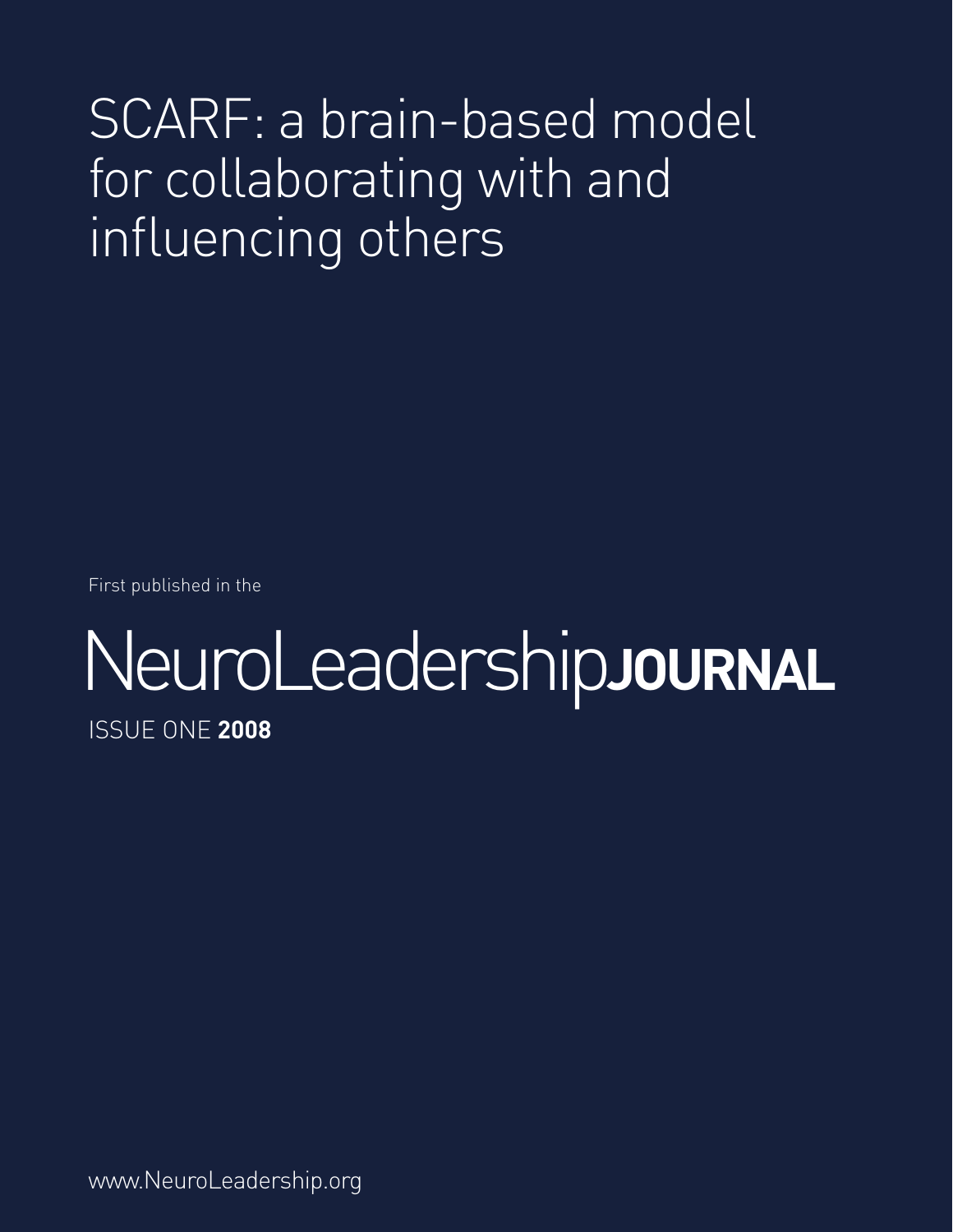# SCARF: a brain-based model for collaborating with and influencing others

## **David Rock**

CEO, Results Coaching Systems International, GPO Box 395, Sydney, NSW Australia 2001

Faculty, CIMBA

Co-founder, NeuroLeadership Institute

Editor, NeuroLeadership Journal

#### **davidrock@workplacecoaching.com**

## **In a world of increasing interconnectedness and rapid change, there is a growing need to improve the way people work together. Understanding the true drivers of human social behavior is becoming ever more urgent in this environment.**

The study of the brain, particularly within the field of social, cognitive and affective neuroscience is starting to provide some underlying brain insights that can be applied in the real world (Lieberman, 2007). Social neuroscience explores the biological foundations of the way humans relate to each other and to themselves and covers diverse topics that have a different degree to which they can be operationalized and unambiguously tested. Topics include: theory of mind, the self, mindfulness, emotional regulation, attitudes, stereotyping, empathy, social pain, status, fairness, collaboration, connectedness, persuasion, morality, compassion, deception, trust and goal pursuit.

From this diversity, two themes are emerging from social neuroscience. Firstly, that much of our motivation driving social behavior is governed by an overarching organizing principle of minimizing threat and maximizing reward (Gordon, 2000). Secondly, that several domains of social experience draw upon the same brain networks to maximize reward and minimize threat as the brain networks used for primary survival needs (Lieberman and Eisenberger, 2008). In other words, social needs are treated in much the same way in the brain as the need for food and water.

The SCARF model summarizes these two themes within a framework that captures the common factors that can activate a reward or threat response in social situations. This model can be applied (and tested) in any situation where people collaborate in groups, including all types of workplaces, educational environments, family settings and general social events.

The SCARF model involves five domains of human social experience: Status, Certainty, Autonomy, Relatedness and Fairness.

Status is about relative importance to others. Certainty concerns being able to predict the future. Autonomy provides a sense of control over events. Relatedness is a sense of safety with others, of friend rather than foe. And fairness is a perception of fair exchanges between people.

These five domains activate either the 'primary reward' or 'primary threat' circuitry (and associated networks) of the brain. For example, a perceived threat to one's status activates similar brain networks to a threat to one's life. In the same way, a perceived increase in fairness activates the same reward circuitry as receiving a monetary reward.

The model enables people to more easily remember, recognize, and potentially modify the core social domains that drive human behavior. Labelling and understanding these drivers draws conscious awareness to otherwise non conscious processes, which can help in two ways. Firstly, knowing the drivers that can cause a threat response enables people to design interactions to minimize threats. For example, knowing that a lack of autonomy activates a genuine threat response, a leader or educator may consciously avoid micromanaging their employees or students. Secondly, knowing about the drivers that can activate a reward response enables people to motivate others more effectively by tapping into internal rewards, thereby reducing the reliance on external rewards such as money. For example, a line manager might grant more autonomy as a reward for good performance.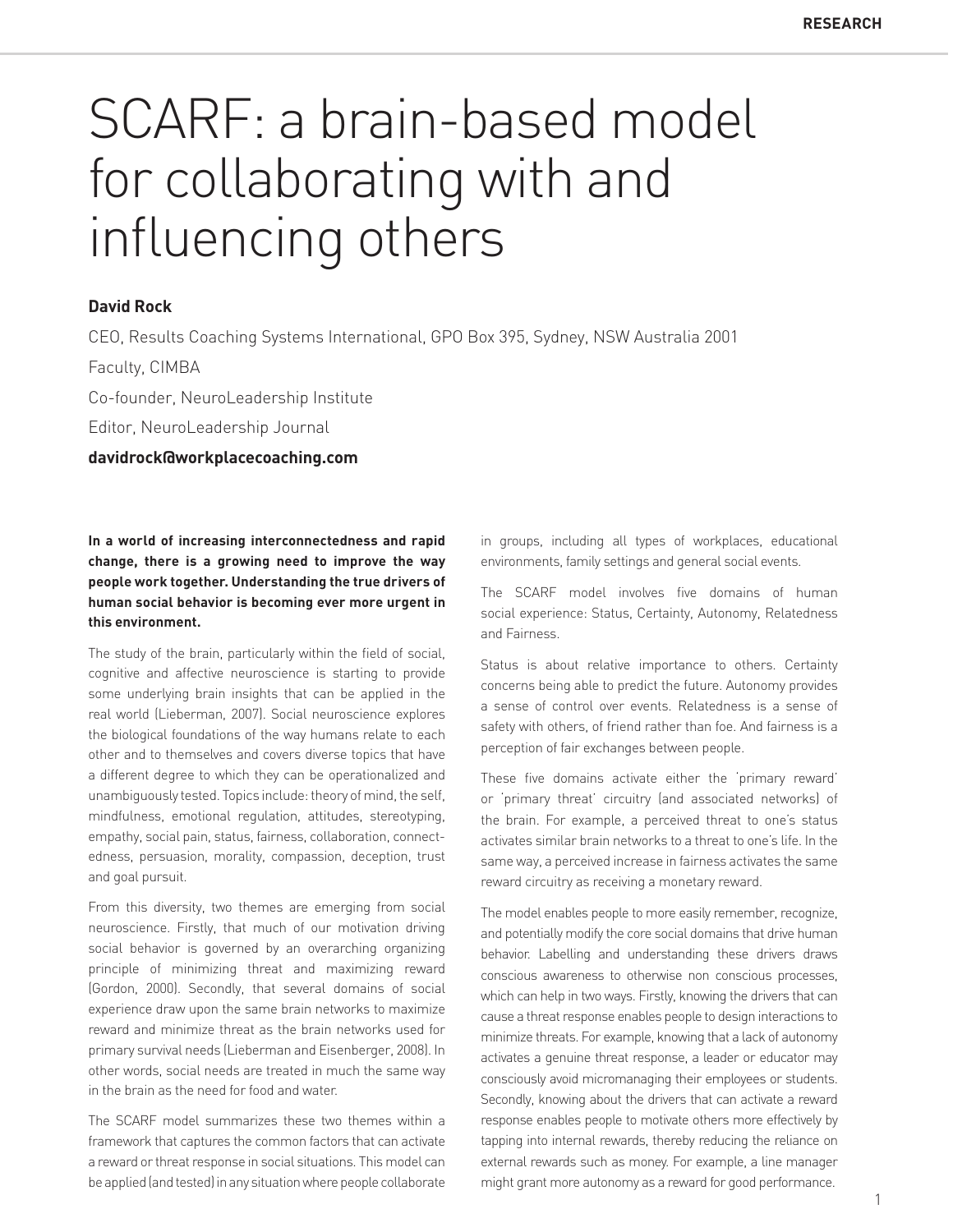Before exploring the domains of SCARF individually a brief context of the underlying science of the SCARF model, Namely, the approach (reward)-avoid (threat) response and the impact of this response on mental performance, is provided.

## **Foundations of the SCARF model**

# **The approach (reward)-avoid (threat) response: a survival instinct**

According to Integrative Neuroscientist Evian Gordon, the 'minimize danger and maximize reward' principle is an overarching, organizing principle of the brain (Gordon, 2000). This central organizing principle of the brain is analogous to a concept that has appeared in the literature for a long time: the approach-avoid response. This principle represents the likelihood that when a person encounters a stimulus their brain will either tag the stimulus as 'good' and engage in the stimulus (approach), or their brain will tag the stimulus as 'bad' and they will disengage from the stimulus (avoid). If a stimulus is associated with positive emotions or rewards, it will likely lead to an approach response; if it is associated with negative emotions or punishments, it will likely lead to an avoid response. The response is particularly strong when the stimulus is associated with survival. Other concepts from the scientific literature are similar to approach and avoidance and are summarized in the chart below.

The approach-avoid response is a survival mechanism designed to help people stay alive by quickly and easily remembering what is good and bad in the environment. The brain encodes one type of memory for food that tasted disgusting in the past, and a different type of memory for food that was good to eat. The amygdala, a small almond-shaped object that is part of the limbic system, plays a central role in remembering whether something should be approached or avoided. The amygdala (and its associated networks) are believed to activate proportionally to the strength of an emotional response.

The limbic system can processes stimuli before it reaches conscious awareness. One study showed that subliminally presented nonsense words that were similar to threatening

words, were still categorized as possible threats by the amygdala (Naccache et al, 2005). Brainstem – Limbic networks process threat and reward cues within a fifth of a second, providing you with ongoing nonconscious intuition of what is meaningful to you in every situation of your daily life (Gordon et al. Journal of Integrative Neuroscience, Sept 2008). Such studies show that the approach-avoid response drives attention at a fundamental level – nonconsciously, automatically and quickly. It is a reflexive activity.

It is easy to see that the ability to recognizing primary rewards and threats, such as good versus poisonous food, would be important to survival and thus a part of the brain. Social neuroscience shows us that the brain uses similar circuitry for interacting with the social world. Lieberman and Eisenberger explore this finding in detail in a paper in this journal entitled 'The Pains and Pleasures of Social Life' (Lieberman & Eisenberger, 2008).

# **The effects of approaching versus avoiding**

The significance of the approach-avoid response becomes clearer when one discovers the dramatic effect that these states can have on perception and problem solving, and the implications of this effect on decision-making, stressmanagement, collaboration and motivation.

In one study, two groups of people completed a paper maze that featured a mouse in the middle trying to reach a picture on the outside. One group had a picture of cheese on the outside, the other a predator – an owl. After completing the maze both groups were given creativity tests. The group heading towards the cheese solved significantly more creative problems than those heading to the owl (Friedman and Foster, 2001). This study, supported by several other similar studies, shows that even subtle effects of this approach-avoid response can have a big impact on cognitive performance.

Translating this effect to the social world, someone feeling threatened by a boss who is undermining their credibility is less likely to be able to solve complex problems and more likely to make mistakes. This reduced cognitive performance is

| <b>Response</b> | <b>Synonyms in literature</b>                                                           | Which traditional primary<br>factors activate the response                                                                  | What social factors/situations<br>activate the response                                                                                    |
|-----------------|-----------------------------------------------------------------------------------------|-----------------------------------------------------------------------------------------------------------------------------|--------------------------------------------------------------------------------------------------------------------------------------------|
| Approach        | Advance, attack, reward,<br>resource, expand, solution,<br>strength, construct, engage. | Rewards in form of money,<br>food, water, sex, shelter,<br>physical assets for survival.                                    | Happy, attractive faces.<br>Rewards in the form of<br>increasing status, certainty,<br>autonomy, relatedness,<br>fairness.                 |
| Avoid           | Withdraw, retreat, danger,<br>threat, contract, problem,<br>weakness, deconstruct.      | Punishment in the form of<br>removal of money or other<br>resources or threats like<br>a large hungry predator<br>or a gun. | Fearful, unattractive.<br>unfamiliar faces. Threats<br>in the form of decreasing<br>status, certainty, autonomy,<br>relatedness, fairness. |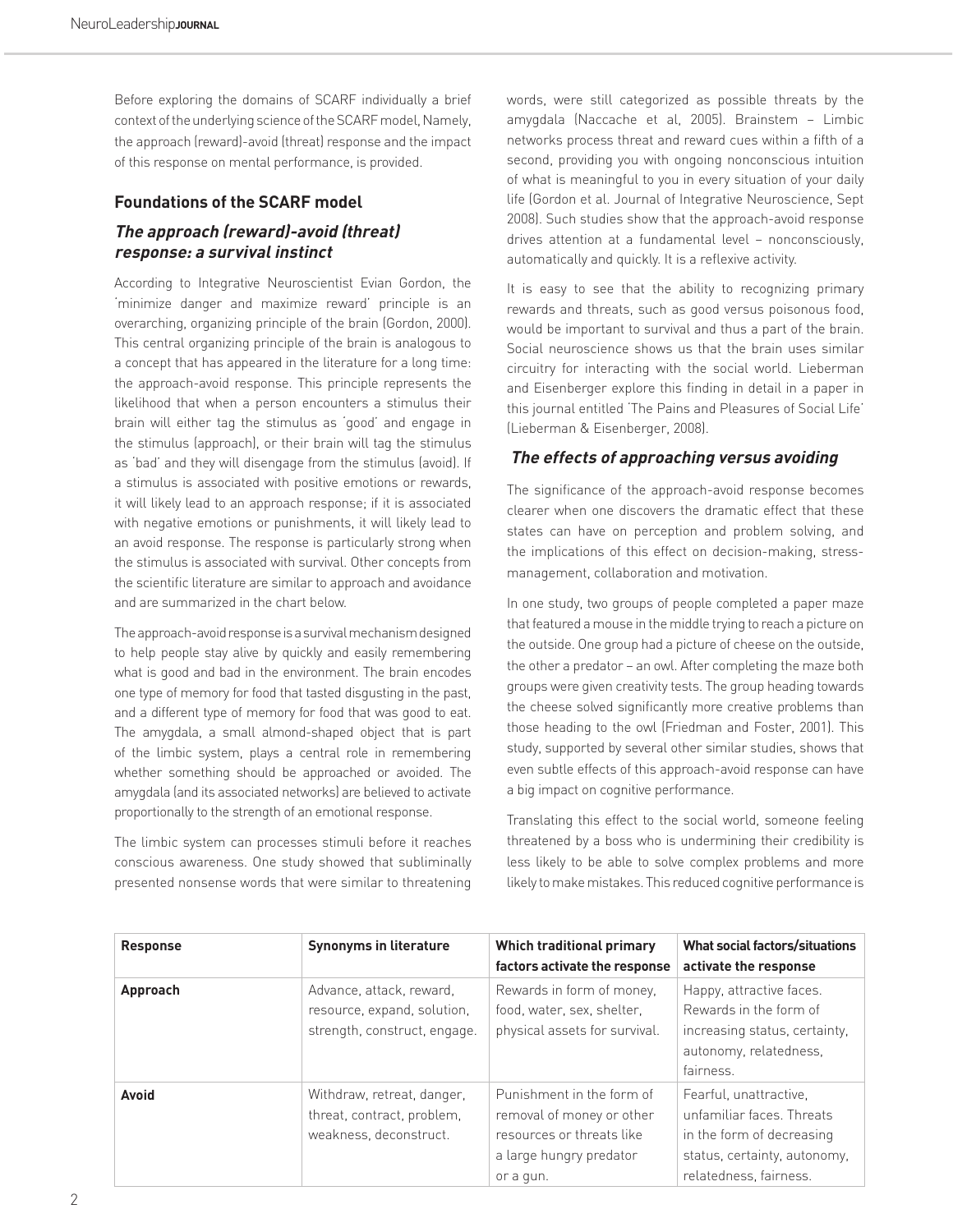driven by several factors. Firstly, when a human being senses a threat, resources available for overall executive functions in the prefrontal cortex decrease. There is a strong negative correlation between the amount of threat activation, and the resources available for the prefrontal cortex (Arnsten, 1998). The result is literally less oxygen and glucose available for the brain functions involved in working memory, which impacts linear, conscious processing. When feeling threatened by one's boss, it is harder to find smart answers because of diminished cognitive resources. Secondly, when threatened, the increased overall activation in the brain inhibits people from perceiving the more subtle signals required for solving non-linear problems, involved in the insight or 'aha!" experience (Subramaniam et al, 2007). Thirdly, with the amygdala activated, the tendency is to generalize more, which increases the likelihood of accidental connections. There is a tendency to err on the safe side, shrinking from opportunities, as they are perceived to be more dangerous. People become more likely to react defensively to stimuli. Small stressors become more likely to be perceived as large stressors (Phelps, 2006). When the boss appears threatening, perhaps they just do not smile that day, suddenly a whole meeting can appear threatening and the tendency can be to avoid taking risks.

Clearly the threat or avoid response is not an ideal state for collaborating with and influencing others. However, this response is the default situation that often occurs in teams. Due to the overly vigilant amygdala, more tuned to threats than rewards, the threat response is often just below the surface and easily triggered. Just speaking to one's supervisor, or someone of higher status is likely to activate this response. Thus it is much easier to cause aggravation (activate an avoid response) than it is to help others think rationally and creatively (the approach response). Many psychological and brain studies now support this idea, showing that the avoid response generates far more arousal in the limbic system, more quickly and with longer lasting effects than an approach response (Beaumeister, 2001). This discovery that our brain is inherently attuned to threatening stimuli helps explain many disquieting parts of life, from why the media focuses on bad news to why people are self-critical. It also points to the need to understand the social nature of the brain and proactively minimize common social threats.

On the other hand, an approach response is synonymous with the idea of engagement. Engagement is a state of being willing to do difficult things, to take risks, to think deeply about issues and develop new solutions. An approach state is also closely linked to positive emotions. Interest, happiness, joy and desire are approach emotions. This state is one of increased dopamine levels, important for interest and learning. There is a large and growing body of research which indicates that people experiencing positive emotions perceive more options when trying to solve problems (Frederickson, 2001), solve more non-linear problems that require insight (Jung-Beeman, 2007), collaborate better and generally perform better overall.

In summary, the SCARF model is an easy way to remember and act upon the social triggers that can generate both the approach and avoid responses. The goal of this model is to help minimize the easily activated threat responses, and maximize positive engaged states of mind during attempts to collaborate with and influence others.

## **The SCARF model**

While the five domains of the SCARF model appear to be interlinked in many ways, there is also value in separating out and understanding each domain individually. Let's look now at some of the supporting research for each domain then explore how threats and rewards might be managed in each.

#### **Status**

In researcher Michael Marmot's book **The Status Syndrome:**  How Social Standing Affects Our Health and Longevity, Marmot makes the case that status is the most significant determinant of human longevity and health, even when controlling for education and income. This finding is supported by Sapolski's work with primates (Sapolski, 2002). Sapolski found that in primate communities, status equals survival: higher status monkeys have lower baseline cortisol levels, live longer and are healthier.

Status is about relative importance, 'pecking order' and seniority. Humans hold a representation of status in relation to others when in conversations, and this affects mental processes in many ways (Zink, 2008). The brain thinks about status using similar circuits for processing numbers (Chaio, 2003). One's sense of status goes up when one feels 'better than' another person. In this instance the primary reward circuitry is activated, in particular the striatum, which increases dopamine levels. One study showed that an increase in status was similar in strength to a financial windfall (Izuma et al, 2008). Winning a swimming race, a card game or an argument probably feels good because of the perception of increased status and the resulting reward circuitry being activated.

The perception of a potential or real reduction in status can generate a strong threat response. Eisenberger and colleagues showed that a reduction in status resulting from being left out of an activity lit up the same regions of the brain as physical pain (Eisenberger et al., 2003). While this study explores social rejection, it is closely connected to the experience of a drop in status.

#### **Reducing status threat**

It can be surprisingly easy to accidentally threaten someone's sense of status. A status threat can occur through giving advice or instructions, or simply suggesting someone is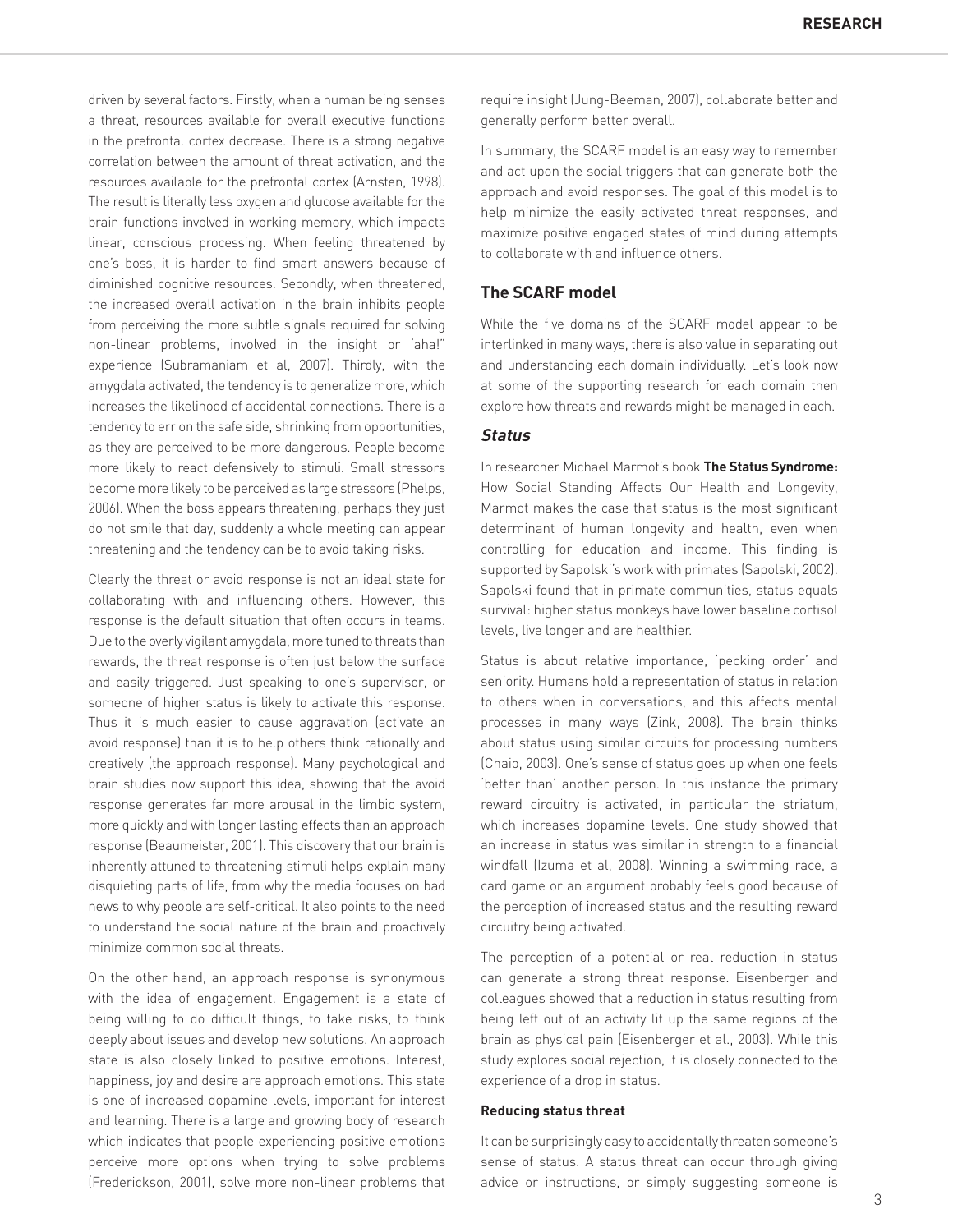slightly ineffective at a task. Many everyday conversations devolve into arguments driven by a status threat, a desire to not be perceived as less than another. When threatened, people may defend a position that doesn't make sense, to avoid the perceived pain of a drop in status.

In most people, the question 'can I offer you some feedback' generates a similar response to hearing fast footsteps behind you at night. Performance reviews often generate status threats, explaining why they are often ineffective at stimulating behavioral change. If leaders want to change others' behavior, more attention must be paid to reducing status threats when giving feedback. One way to do this is by allowing people to give themselves feedback on their own performance.

#### **Increasing status reward**

Organizations know all about using status as a reward and many managers feel compelled to reward employees primarily via a promotion. This may have the unfortunate side effect of promoting people to the point of their incompetence. The research suggests that status can be increased in more sustainable ways. For example, people feel a status increase when they feel they are learning and improving and when attention is paid to this improvement. This probably occurs because individuals think about themselves using the same brain networks they use for thinking about others (Mitchell, 2006). For example, when beating one's own best time at a task or sporting activity, the reward circuitry from a sense of being 'better than' is activated, but in this case, the person one is 'better than' is oneself in the past.

Many everyday conversations devolve into arguments driven by a status threat, a desire to not be perceived as less than another.

Status can go up when people are given positive feedback, especially public acknowledgment. One study showed activation of the reward circuitry in children being as strong as money as when told 'that's correct' by a repetitive computer voice. (Scott, Dapretto, et al., 2008, under review). Leaders can be afraid of praising their people for fear of the request for promotion. However, given the deeply rewarding nature of status, giving positive feedback may reduce the need for constant promotions, not increase it.

Finally, status is about one's relative position in a community of importance such as a professional group or social club based on what is valued. While society, especially advertising and the media, would have people spend money in order to be 'better than others', it doesn't have to be a zero-sum game. Status can be increased without cost to others or an effect on relatedness. As well as playing against oneself, one can also change the community one focuses on, as when a low level mailroom clerk becomes the coach of a junior baseball team. Or, one can change what is important, for example deciding that the quality of one's work is more important than the quantity of one's work.

## **Certainty**

The brain is a pattern-recognition machine that is constantly trying to predict the near future. For example, the motor network is useless without the sensory system. To pick up a cup of coffee, the sensory system, sensing the position of the fingers at each moment, interacts dynamically with the motor cortex to determine where to move your fingers next. Your fingers don't draw on fresh data each time; the brain draws on the memory of what a cup is supposed to feel like in the hand, based on expectations drawn from previous experiences. If it feels different, perhaps slippery, you immediately pay attention (Hawkins, 2004). The brain likes to know the pattern occurring moment to moment, it craves certainty, so that prediction is possible. Without prediction, the brain must use dramatically more resources, involving the more energy-intensive prefrontal cortex, to process moment-to-moment experience.

Even a small amount of uncertainty generates an 'error' response in the orbital frontal cortex (OFC). This takes attention away from one's goals, forcing attention to the error (Hedden, Garbrielli, 2006). If someone is not telling you the whole truth, or acting incongruously, the resulting uncertainty can fire up errors in the OFC. This is like having a flashing printer icon on your desktop when paper is jammed – the flashing cannot be ignored, and until it is resolved it is difficult to focus on other things. Larger uncertainties, like not knowing your boss' expectations or if your job is secure, can be highly debilitating.

The act of creating a sense of certainty is rewarding. Examples are everywhere in daily life: music that has simple repeating patterns is rewarding because of the ability to predict the flow of information. Meeting expectations generates an increase in dopamine levels in the brain, a reward response (Schultz, 1999). Going back to a wellknown place feels good because the mental maps of the environment can be easily recalled.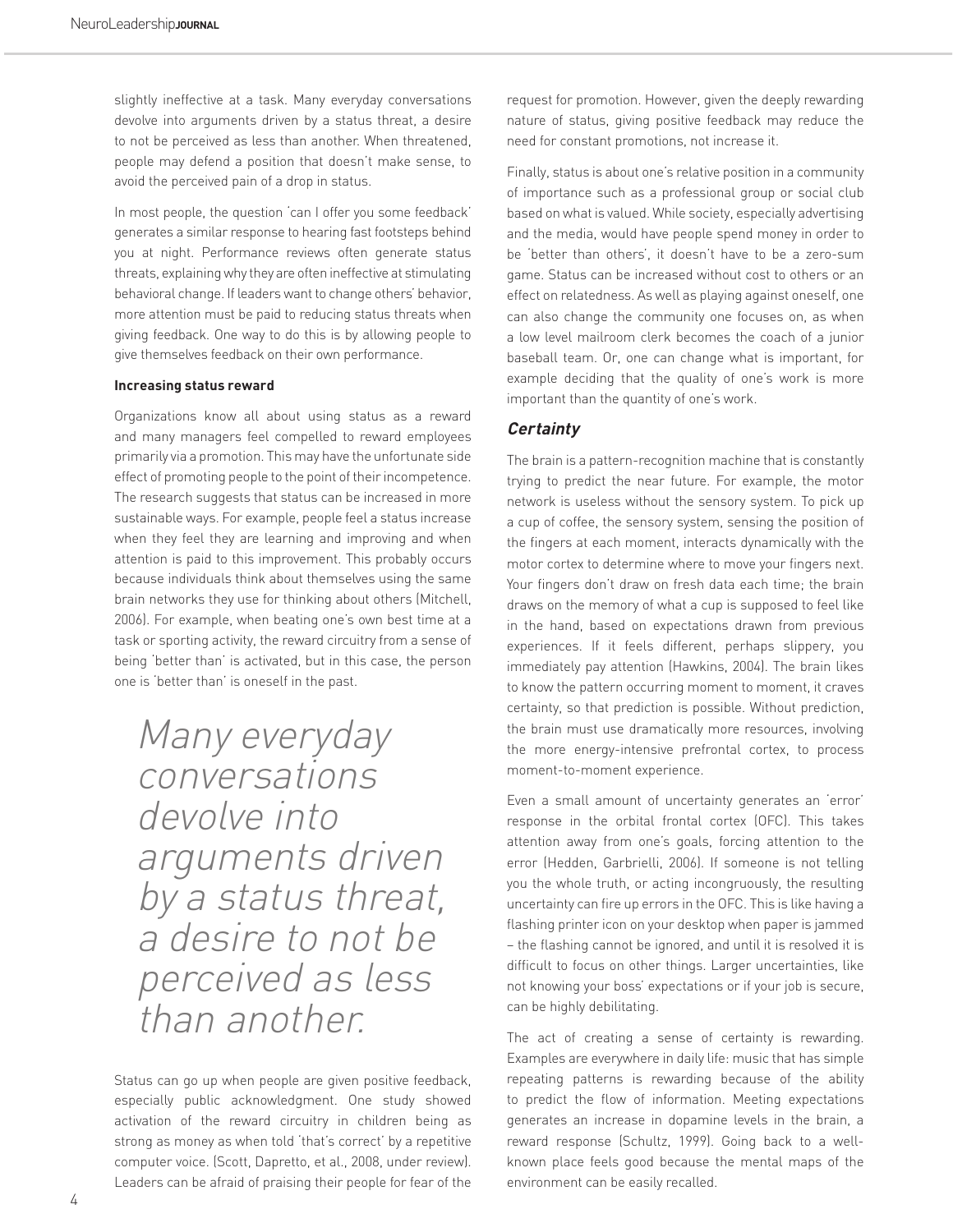#### **Reducing the threat from uncertainty**

Any kind of significant change generates uncertainty. Yet uncertainty can be decreased in many simple ways. This is a big part of the job of managers, consultants and leaders. As people build business plans, strategies, or map out an organization's structure, they feel increasing levels of clarity about how an organization might better function in the future. Even though it is unlikely things ever go as planned, people feel better because certainty has increased. Breaking a complex project down into small steps does the same. Another key tool involves establishing clear expectations of what might happen in any situation, as well as expectations of desirable outcomes.

#### **Increasing the reward from certainty**

Some examples of how increase certainty include making implicit concepts more explicit, such as agreeing verbally how long a meeting will run, or stating clear objectives at the start of any discussion. In learning situations, the old adage is 'tell people what you are going to tell them, tell them, then tell them what you told them', all of which increases certainty.

The perception of certainty can be increased even during deeply uncertain times. For example, when going through an organizational restructure, providing a specific date when people will know more information about a change may be enough to increase a sense of certainty. Much of the field of change management is devoted to increasing a sense of certainty where little certainty exists.

#### **Autonomy**

Autonomy is the perception of exerting control over one's environment; a sensation of having choices. Mieka (1985) showed that the degree of control organisms can exert over a stress factor determines whether or not the stressor alters the organism's functioning. Inescapable or uncontrollable stress can be highly destructive, whereas the same stress interpreted as escapable is significantly less destructive. (Donny et al, 2006). The difference in some rodent studies was life and death (Dworkin et al, 1995).

An increase in the perception of autonomy feels rewarding. Several studies in the retirement industry find strong correlations between a sense of control and health outcomes (Rodin, 1986). People leave corporate life, often for far less income, because they desire greater autonomy.

A reduction in autonomy, for example when being micro managed, can generate a strong threat response. When one senses a lack of control, the experience is of a lack of agency, or an inability to influence outcomes.

#### **Reducing autonomy threat**

Working in a team necessitates a reduction in autonomy. In healthy cultures, this potential threat tends to be counteracted

with an increase in status, certainty and relatedness. With an autonomy threat just below the surface, it can be helpful to pay attention to this driver. The statement 'Here's two options that could work, which would you prefer?' will tend to elicit a better response than 'Here's what you have to do now'.

#### **Increasing rewards from autonomy**

Providing significant autonomy in an organization can be difficult. Yet even a subtle perception of autonomy can help, for example by having self-directed learning portals, where employees get to design their learning curriculum, and selfdriven human resource systems.

Allowing people to set up their own desks, organize their workflow, even manage their working hours, can all be beneficial if done within agreed parameters. Sound policy establishes the boundaries within which individuals can exercise their creativity and autonomy. Sound policy should enable individual point-of-need decision-making without consultation with, or intervention by, leaders. In this regard, sound policy hard-wires autonomy into the processes of an organization.

# **Relatedness**

Relatedness involves deciding whether others are 'in' or 'out' of a social group. Whether someone is friend, or foe. Relatedness is a driver of behavior in many types of teams, from sports teams to organizational silos: people naturally like to form 'tribes' where they experience a sense of belonging. The concept of being inside or outside the group is probably a by-product of living in small communities for millions of years, where strangers were likely to be trouble and should be avoided.

In the absence of safe social interactions the body generates a threat response…

The decision that someone is friend or foe happens quickly and impacts brain functioning (Carter & Pelphrey, 2008). For example, information from people perceived as 'like us' is processed using similar circuits for thinking one's own thoughts. When someone is perceived as a foe, different circuits are used (Mitchell, 2006). Also, when treating someone as a competitor, the capacity to empathise drops significantly (Singer et al, 2006).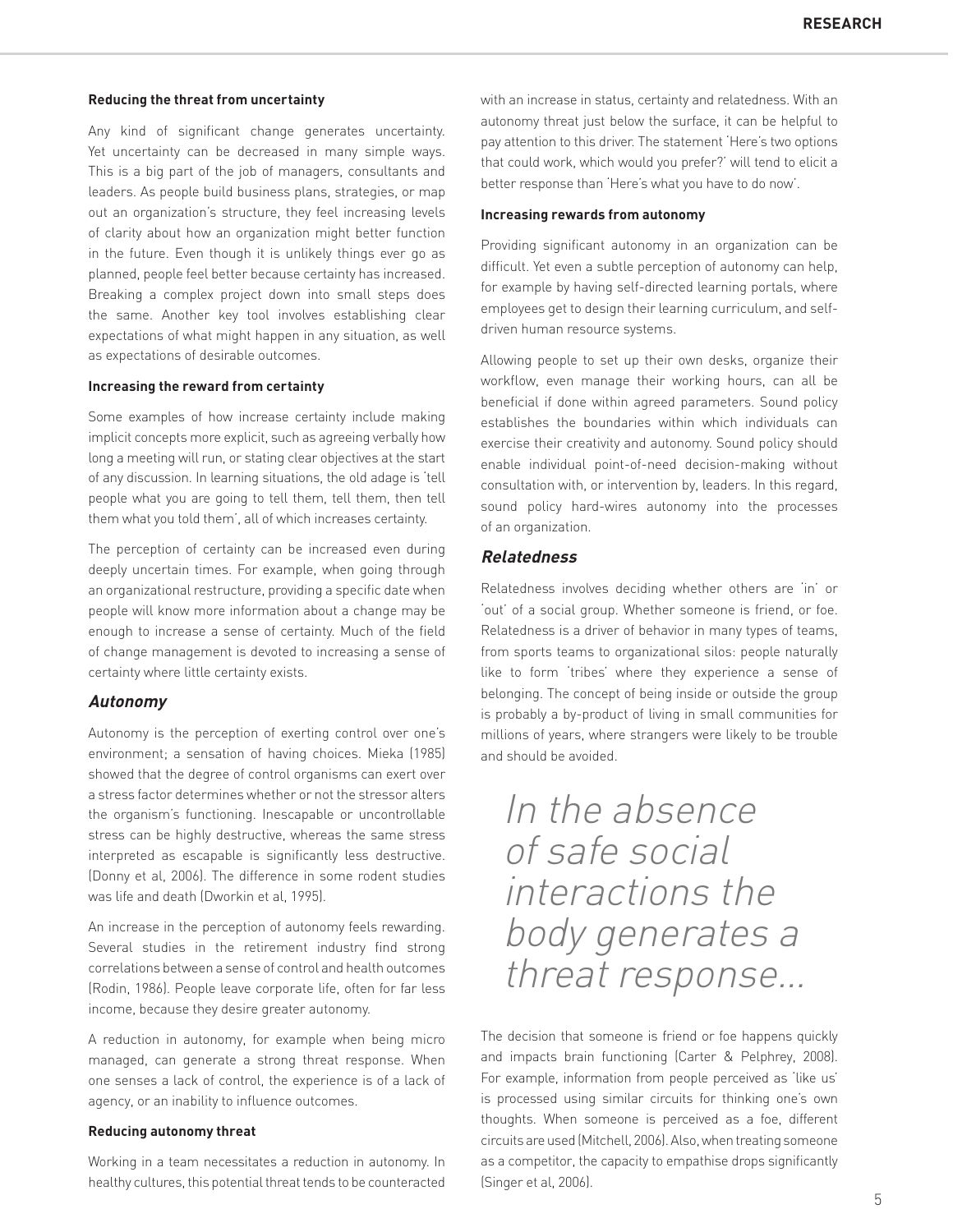Neuroscientist John Cacioppo talks about the need for safe human contact being a primary driver, like the need for food (Cacioppo, 2008). In the absence of safe social interactions the body generates a threat response, also known as feeling lonely. However, meeting someone unknown tends to generate an automatic threat response. This explains why one feels better at a party knowing three people rather than one. Alcohol helps to reduce this automatic social threat response, enabling strangers to communicate more easily, hence its use as a social lubricant the world over. In the absence of alcohol, getting from foe to friend can be helped by an oxytocin response, an experience of connecting with the other person. Oxytocin is a hormone produced naturally in the brain, and higher levels of this substance are associated with greater affiliative behavior (Domes et al, 2007). Studies have shown far greater collaboration when people are given a shot of oxytocin, through a nasal spray. (Kosfield, 2005). A handshake, swapping names and discussing something in common, be it just the weather, may increase feeling of closeness by causing the release of oxytocin (Zak et al, 2005). The concept of relatedness is closely linked to trust. One trusts those who appear to be in your group, who one has connected with, generating approach emotions. And when someone does something untrustworthy, the usual response is to withdraw. The greater that people trust one another, the stronger the collaboration and the more information that is shared.

#### **Reducing threats from lack of relatedness**

Increasing globalization highlights the importance of managing relatedness threats. Collaboration between people from different cultures, who are unlikely to meet in person, can be especially hard work. The automatic foe response does not get diminished by social time together. This response can be mitigated by dedicating social time in other forms. For example, using video to have an informal meeting, or ensuring that people forming teams share personal aspects of themselves via stories, photos or even social-networking sites. In any workplace it appears to pay off well to encourage social connections. A Gallup report showed that organizations that encourage 'water cooler' conversations increased productivity (Gallup, November 2008).

#### **Increasing the rewards from relatedness**

Positive social connections are a primary need; however, the automatic response to new social connections involves a threat. To increase the reward response from relatedness, the key is to find ways to increase safe connections between people. Some examples include setting up clearly defined buddy systems, mentoring or coaching programs, or small action learning groups. Small groups appear to be safer than large groups. The Gallup organizations research on workplace engagement showed that the statement 'I have a best friend at work' was central to engagement in their 'Q12' assessment (Gallup Organization). Perhaps even having one trusting relationship can have a significant impact on relatedness.

## **Fairness**

Studies by Golnaz Tabibnia and Matthew Lieberman at UCLA showed that 50 cents generated more of a reward in the brain than \$10.00, when it was 50 cents out of a dollar, and the \$10 was out of \$50 (Tabibnia & Lieberman, 2007). This study and a number of others illustrate that fair exchanges are intrinsically rewarding, independent of other factors. The need for fairness may be part of the explanation as to why people experience internal rewards for doing volunteer work to improve their community; it is a sense of decreasing the unfairness in the world.

Unfair exchanges generate a strong threat response (Tabibnia & Lieberman, 2007). This sometimes includes activation of the insular, a part of the brain involved in intense emotions such as disgust. Unfair situations may drive people to die to right perceived injustices, such as in political struggles. People who perceive others as unfair don't feel empathy for their pain, and in some instances, will feel rewarded when unfair others are punished (Singer et al, 2006).

## **Reducing the threat from unfairness and increasing the reward from fairness**

A threat response from a sense of unfairness can be triggered easily. The following statements are examples of what employees might say in reaction to a threat to fairness:

- 'He has a different set of rules for Mike and Sally than for the rest of us.'
- 'Management tell us that we need to lose headcount, but our sales are carrying the other division and they don't have to cut anyone.'
- 'They do all this talk about 'values' but it's business as usual at the top.'

The threat from perceived unfairness can be decreased by increasing transparency, and increasing the level of communication and involvement about business issues. For example, organizations that allow employees to know details about financial processes may have an advantage here.

Establishing clear expectations in all situations – from a onehour meeting to a five-year contract – can also help ensure fair exchanges occur. A sense of unfairness can result from a lack of clear ground rules, expectations or objectives. Allowing teams to identify their own rules can also help. In an educational context, a classroom that creates the rules of what is accepted behavior is likely to experience less conflict. Examples of the success of self-directed teams in manufacturing abound (Semler, 1993). Much of what these self-driven teams do is ensure fairness in grass-roots decisions, such as how workloads are shared and who can do which tasks.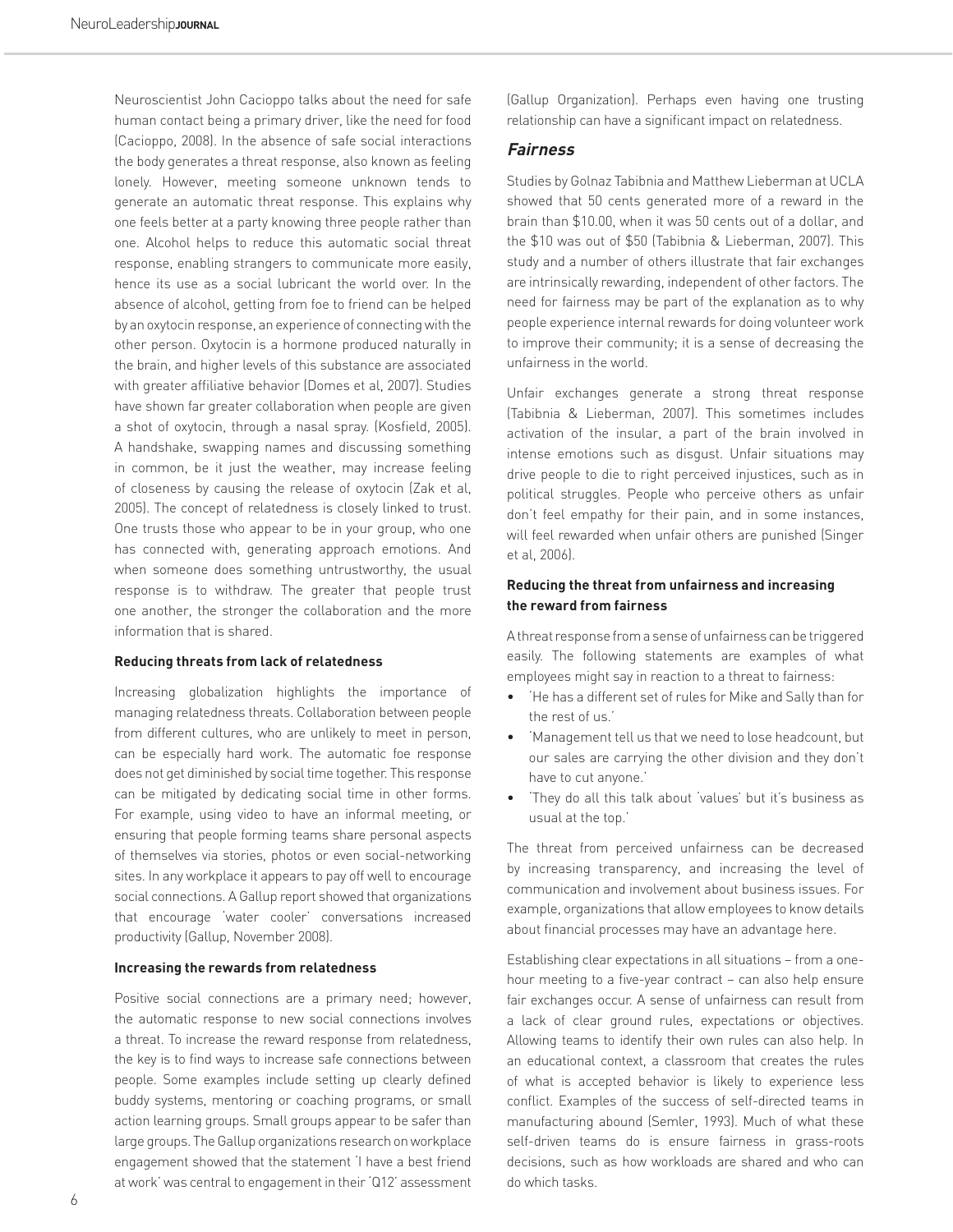The issue of pay discrepancies in large organizations is a challenging one, and many employees are deeply unhappy to see another person working similar hours earning 100 times their salary. Interestingly, it is the perception of fairness that is key, so even a slight reduction in senior executive salaries during a difficult time may go a long way to reducing a sense of unfairness.

#### **The wider implications of the Scarf model**

## **Managing oneself**

The SCARF model helps individuals both minimize threats and maximize rewards inherent in everyday experience. For minimizing threats, knowing about the domains of SCARF helps one to label and reappraise experiences that might otherwise reduce performance. Labelling (Lieberman et al, 2007) and reappraisal (Ochsner & Gross, 2005) are cognitive tools that have been verified in brain studies to be effective techniques for reducing the threat response. These techniques have been shown to be more effective at reducing the threat response than the act of trying to suppress an emotion (Goldin et al, 2007). Knowing about the elements of SCARF helps one understand issues such as why you can't think clearly when someone has attacked your status, instead of just trying to push the feeling aside.

Knowing the domains of SCARF also allows an individual to design ways to motivate themselves more effectively. An example might be focusing attention on increasing one's sense of autonomy during a time of uncertainty, such as focusing on the thrill of doing whatever you like when suddenly out of work.

## **Education and training**

Successful educators, trainers and facilitators intuitively use the SCARF model. They know that people learn best when they are interested in something. Interest is an approach state. Teaching children who feel threatened, disconnected, socially rejected or treated unfairly is an uphill battle. For example, educators can create a nurturing learning environment by pointing out specifically how people are improving, which increases a sense of status. This is particularly important when learning anything new, which can create a threat response. Educators can also create certainty by presenting clear outlines of what is being learned, and provide a perception of some autonomy by introducing choice into the classroom. The key here is for educators, trainers and coaches to value the approach state as the necessary state for learning, and to put effort and attention into maintaining this toward state.

#### **Coaching**

Personal and executive coaching can increase all five SCARF domains. Status can be increased through regular positive feedback, attention to incremental improvements, and the achievement of large goals. Certainty can be increased

by identifying central goals, and subsequently reducing the uncertainty inherent in maintaining multiple focuses. Breaking down large goals into smaller steps increases certainty about how a goal can be reached. Finding ways to take action when challenges appear insurmountable can increase autonomy. Relatedness can be increased through the relationship with the coach. Fairness can be reduced through seeing situations from other perspectives. The SCARF model helps explain why coaching can be so effective at facilitating change, and points to ways of improving its delivery.

The SCARF model points to more creative ways of motivating that may not just be cheaper, but also stronger and more sustainable.

## **Leadership development**

The SCARF model provides a robust scientific framework for building self-awareness and awareness of others amongst leaders. Many new leaders may negatively impact the domains of SCARF by accident. They may know how things should be done, and subsequently provide too much direction and not enough positive feedback, thereby affecting people's status. They often don't provide clear expectations, impacting certainty. They micro manage, impacting autonomy. They want to maintain a professional distance, impacting relatedness. And, they may impact fairness by not being transparent enough. When the opposite happens and you meet someone who makes you feel better about yourself, provides clear expectations, lets you make decisions, trusts you and is fair, you will probably work harder for them as you feel intrinsically rewarded by the relationship itself. Spending time around a leader like this activates an approach response and opens up people's thinking, allowing others to see information they wouldn't see in an avoid state.

#### **Organizational systems**

SCARF has many implications for how organizations are structured, including reward systems, communications systems, decision processes, information flow and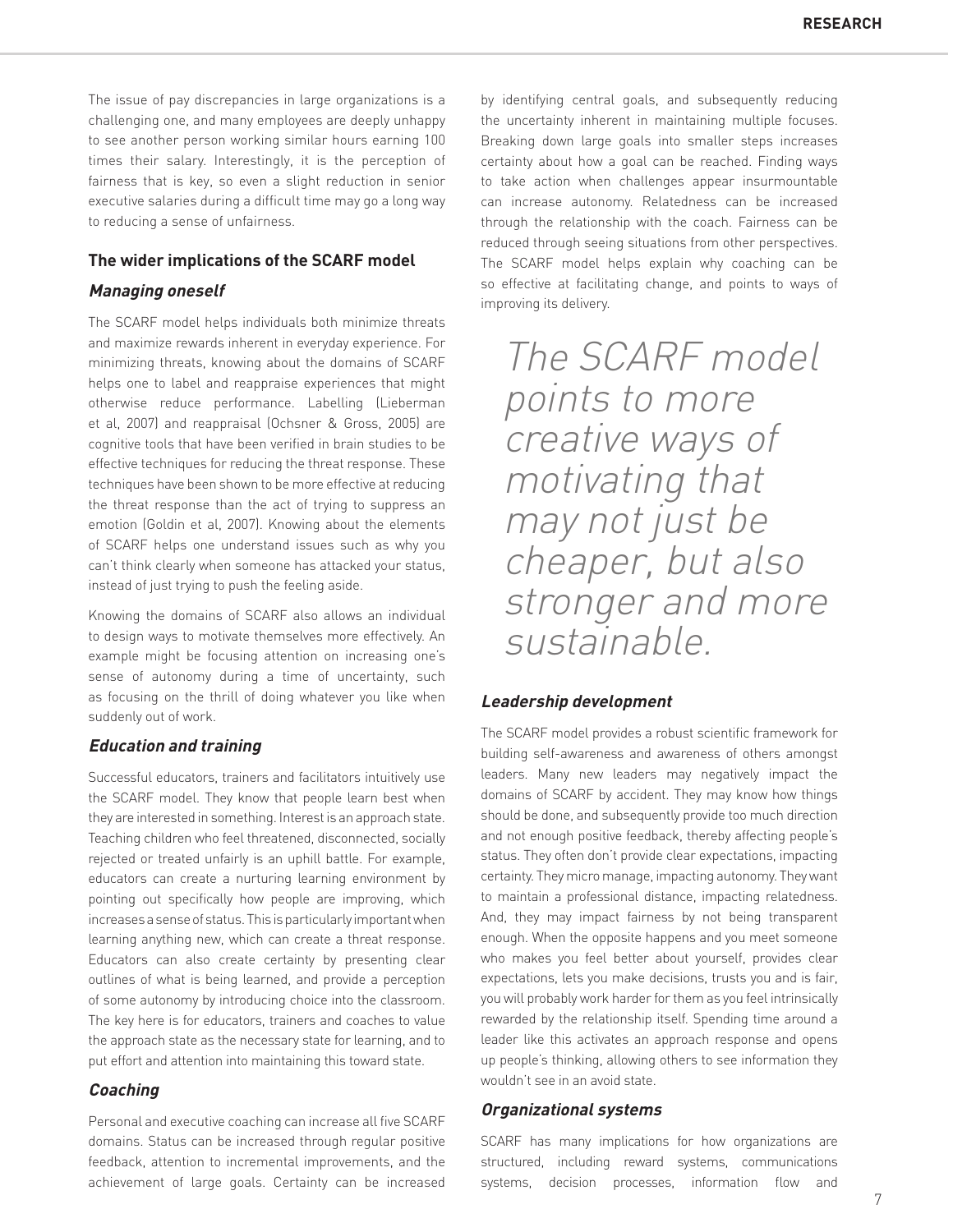remuneration structures. In the space available in this article we will explore just one of these – reward systems. Techniques for motivating and rewarding staff are largely based on the carrot and stick principle, with the carrot mostly involving money or a promotion. The SCARF model points to more creative ways of motivating that may not just be cheaper, but also stronger and more sustainable. For example, success could be rewarded by increasing people's autonomy by allowing them to have greater flexibility in their work hours. Or, rewards could be provided via increasing the opportunity for learning new skills, which can increase a sense of status. Or, people could be rewarded through increasing relatedness through allowing more time to network with peers during work hours.

## **Summary**

While the five domains of SCARF reflect core brain networks of greatest significance when it comes to collaborating with and influencing others. Understanding these drivers can help individuals and organizations to function more effectively, reducing conflicts that occur so easily amongst people, and increasing the amount of time people spend in the approach state, a concept synonymous with good performance.

Understanding the domains in the SCARF model and finding personalized strategies to effectively use these brain insights, can help people become better leaders, managers, facilitators, coaches, teachers and even parents.

In the early 2000s, the philosopher Theodore Zeldin said, 'When will we make the same breakthroughs in the way we treat each other as we have made in technology?' These findings about the deeply social nature of the brain, and the deep relevance of the domains of SCARF in everyday life, may provide some small steps in the right direction.

## **Suggestions for future research**

An abbreviated list of potential research issues includes the following questions:

- Which of the domains of SCARF generate the strongest threats or rewards?
- Which domains have the longest-term impact?
- What are the links between the domains?
- How can studies be designed to identify individual domains?
- What are the best techniques for minimizing threat and maximizing reward in each of the domains?
- Do people vary in the importance of the 5 domains, and if so are there patterns across men and women, age groups or cultures?
- Is there value in assessing these domains in individuals or culturally in organizations?
- What are the organizational implications of this model for how systems are set up?
- Testing what aspects of the model are most effective to which individual leaders?

## **Acknowledgments**

This article was written with the help of several reviewers, including Rachel Sheppard, Dr. Evian Gordon Joanne Capritti and Karen Jayne Eyre. I am grateful to the dozens of interviews with many of the scientists referenced for their input as well, with special thanks to Dr. Jeffrey M. Schwartz, Dr. Matthew Lieberman, Dr. Mark Jung-Beeman and Dr. Yi-Yuan Tang for their informal mentoring over recent years on these topics.

## **References**

Arnsten, A. F. T. (1998). The Biology of Being Frazzled. Science, 280, 1711-1712.

Baumeister, R. F., Bratslavsky, E., &Vohs, K.D. (2001). Bad Is Stronger Than Good. Review of General Psychology, 5(4), 323-370.

Baumeister, R. F. & Leary, M. R. (1995). The need to belong: Desire for interpersonal attachments as a fundamental human motivation. Psychological Bulletin, 117, 497-529.

Cacioppo, J. T., & Patrick, B. (2008). Loneliness: human nature and the need for social connection. New York: W. W. Norton and Company.

Carter, E. J. & Pelphrey, K. A., (2008). Friend or foe? Brain systems involved in the perception of dynamic signals of menacing and friendly social approaches. Journal Social Neuroscience, Volume 3, Issue 2 June 2008 , pages 151-163.

Chiao, J. Y., Bordeaux, A. R., Ambady, N. (2003). Mental representations of social status. Cognition, 93, 49-57.

Domes , G., Heinrichs, M., Gläscher J., Büchel, C., Braus, D., Herpertz, S. (2007). Oxytocin Attenuates Amygdala Responses to Emotional Faces Regardless of Valence. Biological Psychiatry, 62(10), 1187-1190.

Donny, E. C., Bigelow, G. E., & Walsh S. L. (2006). Comparing the physiological and subjective effects of self-administered vs yoked cocaine in humans. Psychopharmacology, 186(4), 544-52.

Dworkin, S I., Mirkis, S., Smith J. E. (1995). Responsedependent versus response-independent presentation of cocaine: differences in the lethal effects of the drug. Psychopharmacology, 117(3), 262-266.

Eisenberger, N. I., Lieberman, M. D., & Williams, K. D. (2003). Does rejection hurt? An fMRI study of social exclusion. Science, 302, 290-292.

Fredrickson, B. L. (2001). The Role of Positive Emotions in Positive Psychology: The Broaden-and-Build Theory of Positive Emotions. American Psychologist, 56, 218-226.

Friedman R. and Foster J. (2001). The effects of promotion and prevention cues on creativity. Journal of Personality and Social Psychology, 81, 1001-1013.